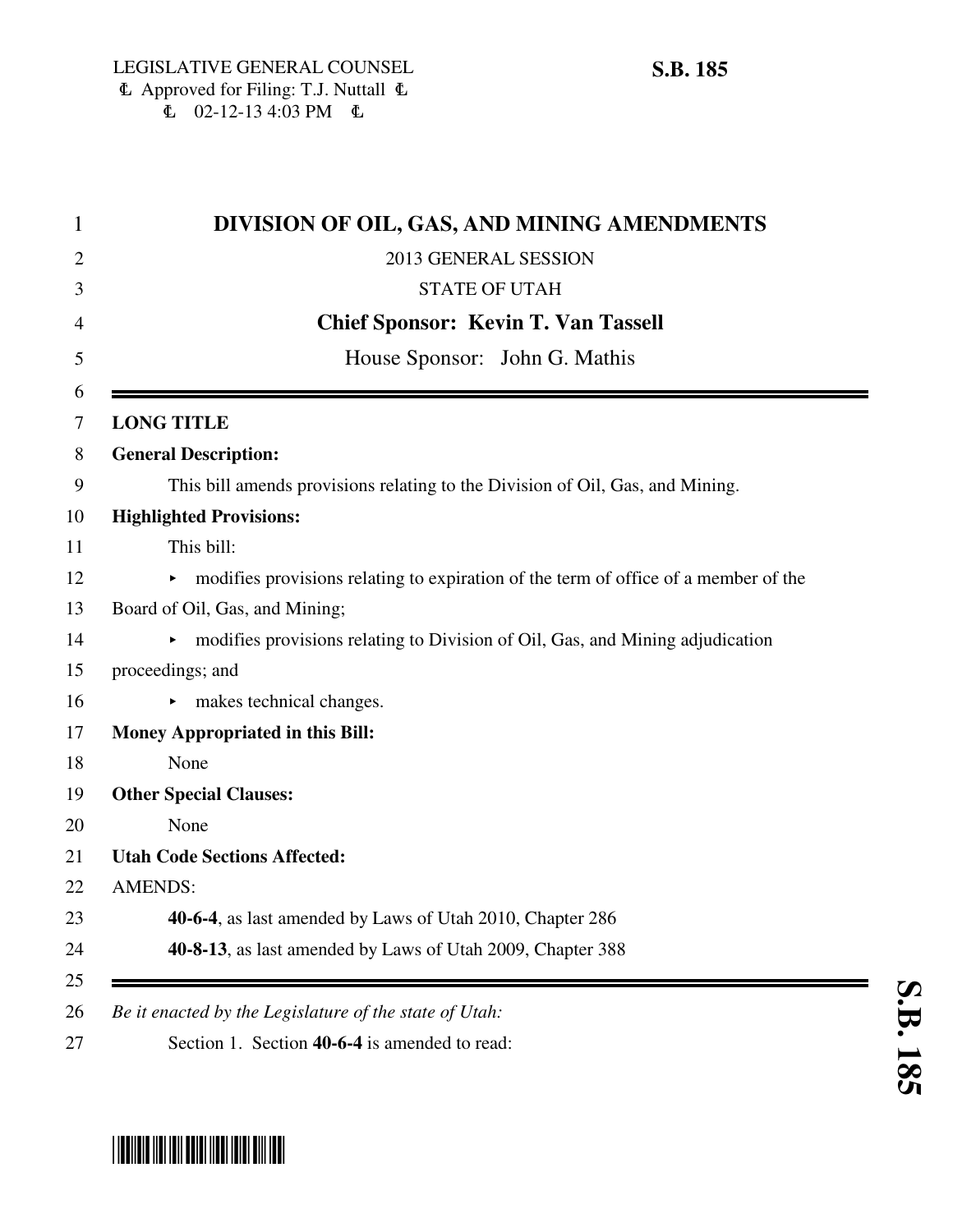| 28 | 40-6-4. Board of Oil, Gas, and Mining created -- Functions -- Appointment of                   |
|----|------------------------------------------------------------------------------------------------|
| 29 | members -- Terms -- Chair -- Quorum -- Expenses.                                               |
| 30 | $(1)$ (a) There is created within the Department of Natural Resources the Board of Oil,        |
| 31 | Gas, and Mining.                                                                               |
| 32 | (b) The board shall be the policy making body for the Division of Oil, Gas, and                |
| 33 | Mining.                                                                                        |
| 34 | $(2)$ (a) The board shall consist of seven members appointed by the governor with the          |
| 35 | consent of the Senate.                                                                         |
| 36 | (b) No more than four members shall be from the same political party.                          |
| 37 | (c) In $[addition to]$ accordance with the requirements of Section 79-2-203, the members       |
| 38 | appointed under Subsection $(2)(a)$ shall [have the] include the following [qualifications]:   |
| 39 | $[\text{a}(\text{a})]$ (i) two members who are knowledgeable in mining matters;                |
| 40 | $[\text{(+)}]$ (ii) two members who are knowledgeable in oil and gas matters;                  |
| 41 | $[\text{(-c)}]$ (iii) one member who is knowledgeable in ecological and environmental matters; |
| 42 | $[\text{d} \theta]$ (iv) one member who:                                                       |
| 43 | $(A)$ is a private land owner $\frac{1}{2}$ owns];                                             |
| 44 | $(B)$ owns a mineral or royalty interest; and [is]                                             |
| 45 | (C) is knowledgeable in [those] mineral or royalty interests; and                              |
| 46 | $[\text{e}(\text{e})]$ (v) one member who is knowledgeable in geological matters.              |
| 47 | $(3)$ (a) Except as required by Subsection $(3)(b)$ , as terms of current board members        |
| 48 | expire, the governor shall appoint each new member or reappointed member to a four-year        |
| 49 | term.                                                                                          |
| 50 | (b) Notwithstanding the requirements of Subsection $(3)(a)$ , the governor shall, at the       |
| 51 | time of appointment or reappointment, adjust the length of terms to ensure that the terms of   |
| 52 | board members are staggered so that approximately half of the board is appointed every two     |
| 53 | years.                                                                                         |
| 54 | (c) A member shall hold office until the expiration of the member's term and until the         |
| 55 | member's successor is appointed, but not more than 90 days after the expiration of the         |
| 56 | member's term.                                                                                 |
| 57 | (4) (a) When a vacancy occurs in the membership for any reason, the replacement shall          |
| 58 | be appointed for the unexpired term by the governor with the consent of the Senate.            |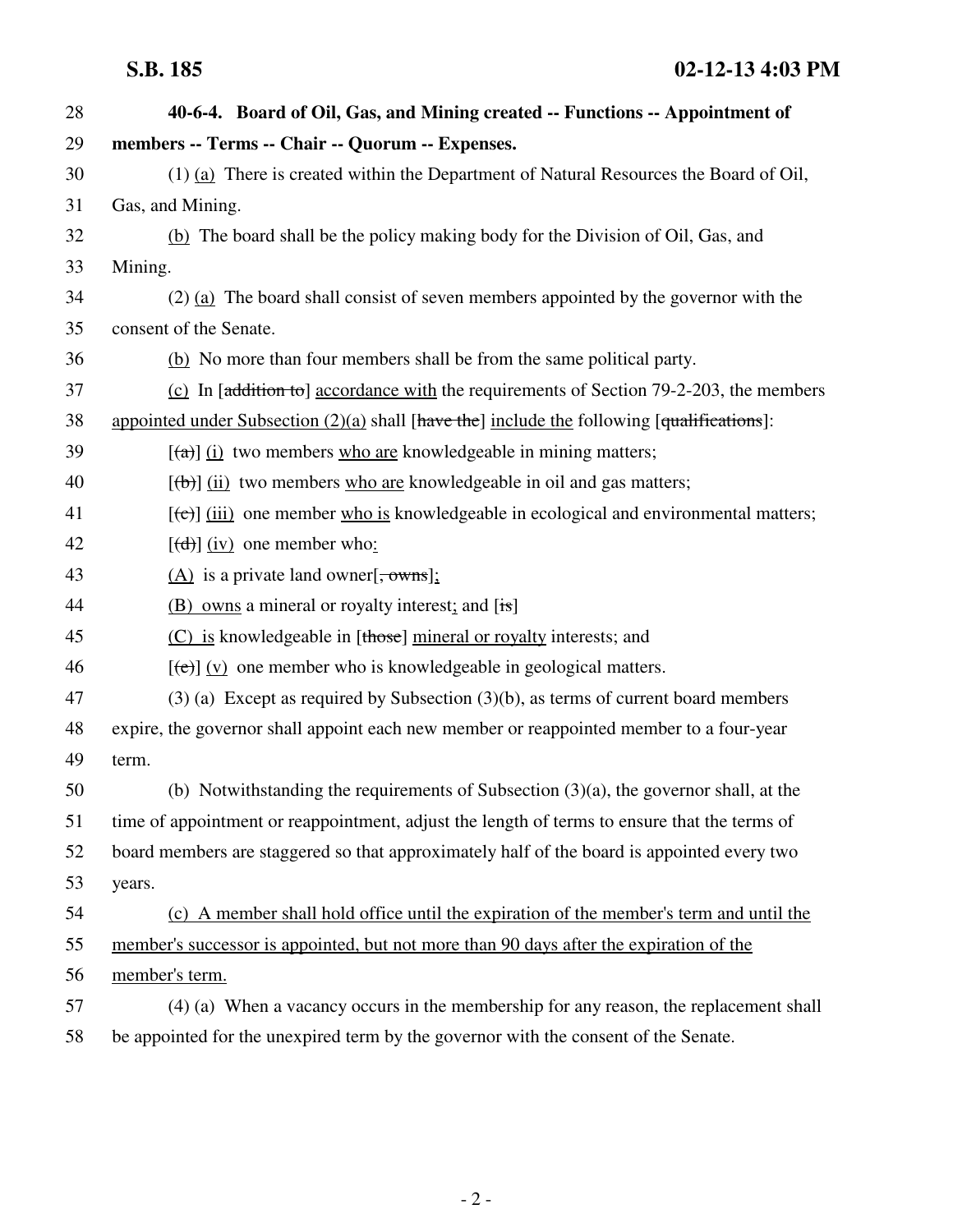## **02-12-13 4:03 PM S.B. 185**

| 59 | (b) The person appointed shall have the same qualifications as [his] the person's              |
|----|------------------------------------------------------------------------------------------------|
| 60 | predecessor.                                                                                   |
| 61 | $(5)$ (a) The board shall appoint its chair from the membership.                               |
| 62 | (b) Four members of the board shall constitute a quorum for the transaction of business        |
| 63 | and the holding of hearings.                                                                   |
| 64 | (6) A member may not receive compensation or benefits for the member's service, but            |
| 65 | may receive per diem and travel expenses in accordance with:                                   |
| 66 | (a) Section $63A-3-106$ ;                                                                      |
| 67 | (b) Section $63A-3-107$ ; and                                                                  |
| 68 | (c) rules made by the Division of Finance pursuant to Sections 63A-3-106 and                   |
| 69 | 63A-3-107.                                                                                     |
| 70 | Section 2. Section 40-8-13 is amended to read:                                                 |
| 71 | 40-8-13. Notice of intention required prior to mining operations -- Assurance of               |
| 72 | reclamation required in notice of intention -- When contents confidential -- Approval of       |
| 73 | notice of intention not required for small mining operations -- Procedure for reviewing        |
| 74 | notice of intention.                                                                           |
| 75 | (1) (a) Before any operator begins mining operations, or continues mining operations           |
| 76 | pursuant to Section 40-8-23, the operator shall file a notice of intention for each individual |
| 77 | mining operation with the division.                                                            |
| 78 | (b) The notice of intention referred to in Subsection $(1)(a)$ shall include:                  |
| 79 | (i) identification of all owners of any interest in a mineral deposit, including any           |
| 80 | ownership interest in surface land affected by the notice;                                     |
| 81 | (ii) copies of underground and surface mine maps;                                              |
| 82 | (iii) locations of drill holes;                                                                |
| 83 | (iv) accurate area maps of existing and proposed operations; and                               |
| 84 | (v) information regarding the amount of material extracted, moved, or proposed to be           |
| 85 | moved, relating to the mining operation.                                                       |
| 86 | (c) The notice of intention for small mining operations shall include a statement that         |
| 87 | the operator shall conduct reclamation as required by rules promulgated by the board.          |
| 88 | (d) The notice of intention for mining operations, other than small mining operations,         |
| 89 | shall include a plan for reclamation of the lands affected as required by rules promulgated by |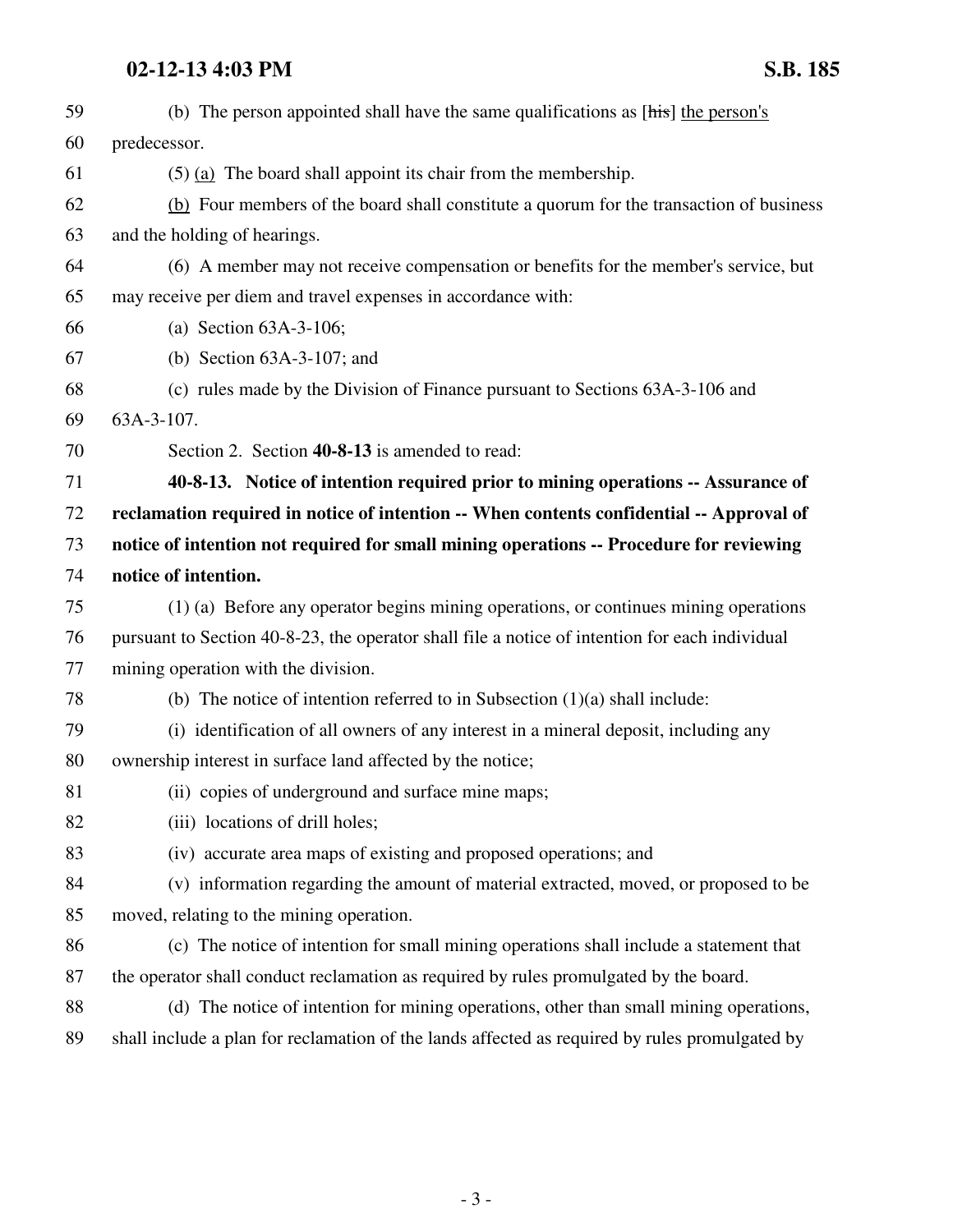90 the board. 91 (2) The division may require that the operator rehabilitate, close, or mitigate the 92 impacts of each drill hole, shaft, or tunnel when no longer needed as part of the mining 93 operation. 94 (3) Information provided in the notice of intention, and its attachments relating to the 95 location, size, or nature of the deposit that is marked confidential by the operator shall be 96 protected as confidential information by the board and the division and is not a matter of public 97 record unless the board or division obtains a written release from the operator, or until the 98 mining operation has been terminated as provided in Subsection 40-8-21(2). 99 (4) (a) Within 30 days from the receipt of a notice of intention, the division shall 100 complete its review of the notice and shall make further inquiries, inspections, or examinations 101 that are necessary to properly evaluate the notice. 102 (b) The division shall notify the operator of any objections to the notice and shall grant 103 the operator a reasonable opportunity to take action that may be required to remove the 104 objections or obtain a ruling relative to the objections from the board. 105 (5) Except for the form and amount of surety, an approval of a notice of intention for 106 small mining operations is not required. 107 (6) The notice of intention for mining operations other than small mining operations, 108 shall be reviewed as provided in this Subsection (6). 109 (a) Within 30 days after receipt of a notice of intention or within 30 days following the 110 last action of the operator or the division on the notice of intention, the division shall make a 111 tentative decision to approve or disapprove the notice of intention. 112 (b) The division shall: 113 (i) mail the information relating to the land affected and the tentative decision to the 114 operator; and 115 (ii) publish the information and the decision, in abbreviated form: 116 (A) one time only, in all newspapers of general circulation published in the county 117 where the land affected is situated; and 118 (B) in a daily newspaper of general circulation in Salt Lake City, Utah; and 119 (C) as required in Section 45-1-101. 120 (c) The division shall also mail a copy of the abbreviated information and tentative